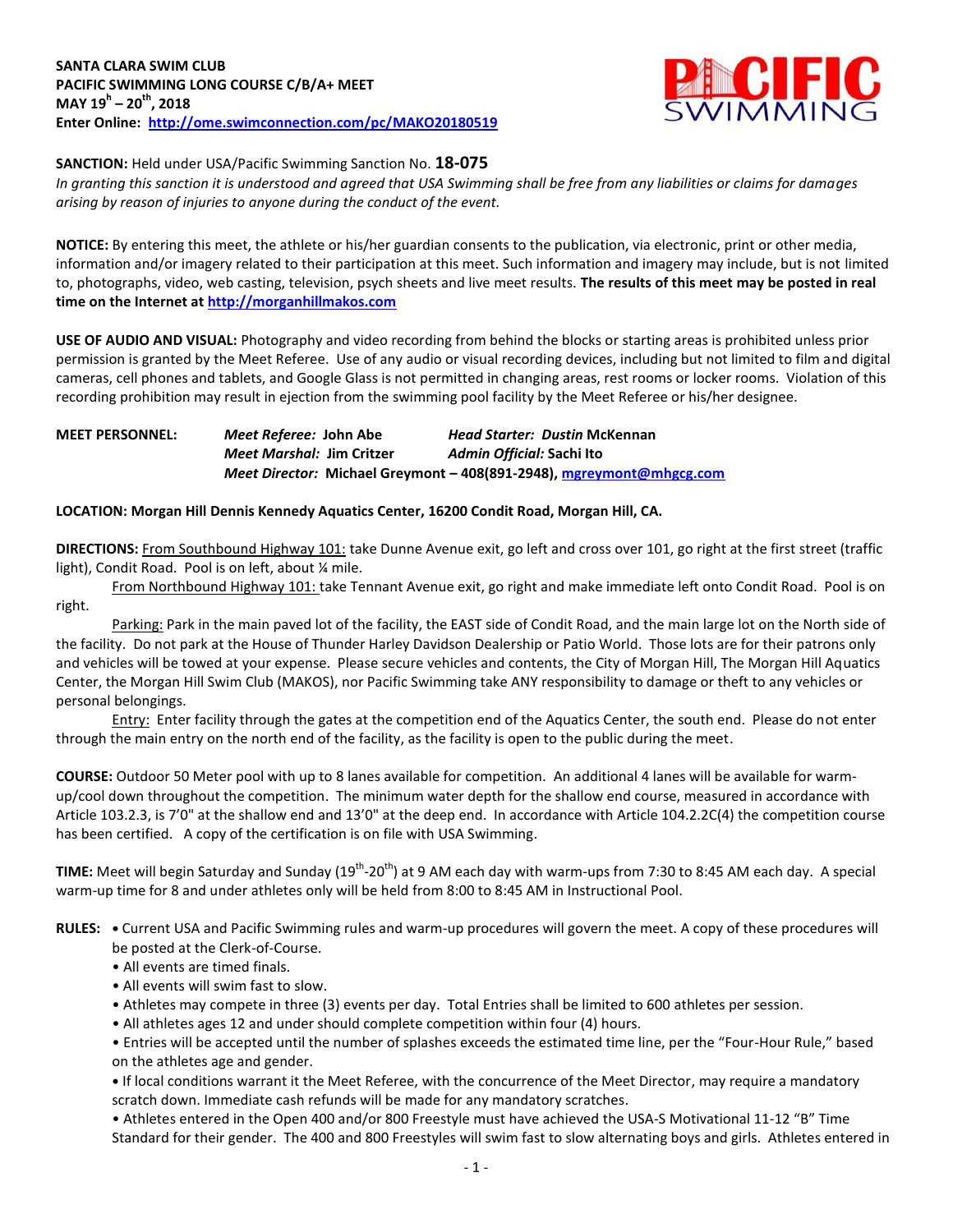the 400 and/or 800 Freestyle must provide their own timers. Athletes in the 800 Freestyle must provide their own lap counter.

### • **All coaches and deck officials must wear their USA Swimming membership cards in a visible manner.**

**UNACCOMPANIED ATHLETES:** Any USA-S athlete-member competing at the meet must be accompanied by a USA Swimming member-coach for the purposes of athlete supervision during warm-up, competition and warm-down. If a coach-member of the athlete's USA-S Club does not attend the meet to serve in said supervisory capacity, it is the responsibility of the athlete or the athlete's legal guardian to arrange for supervision by a USA-S member-coach. The Meet Director or Meet Referee may assist the athlete in making arrangements for such supervision; however, it is recommended that such arrangements be made in advance of the meet by the athlete's USA-S Club Member-Coach.

**RACING STARTS:** Athletes must be certified by a USA-S member-coach as being proficient in performing a racing start, or must start the race in the water. It is the responsibility of the athlete or the athlete's legal guardian to ensure compliance with this requirement.

**RESTRICTIONS:** • Smoking and the use of other tobacco products is prohibited on the pool deck, in the locker rooms, in spectator seating, on standing areas and in all areas used by athletes, during the meet and during warm-up periods.

- In all areas of the Morgan Hill Dennis Kennedy Aquatics Center tobacco products are prohibited.
- Sale and use of alcoholic beverages is prohibited in all areas of the meet venue.
- No glass containers are allowed in the meet venue.
- No propane heater is permitted except for snack bar/meet operations.
- All shelters must be properly secured. Avoid usage of stakes (metal, plastic, wood) due to irrigation system on grass.
- Changing into or out of swimsuits other than in locker rooms or other designated areas is prohibited.

 Operation of a drone, or any other flying apparatus, is prohibited over the venue (pools, athlete/coach areas, spectator areas and open ceiling locker rooms) any time athletes, coaches, officials and/or spectators are present.

• Destructive devices, to include but not limited to, explosive devices and equipment, firearms (open or concealed), blades, knives, mace, stun guns and blunt objects are strictly prohibited in the swimming facility and its surrounding areas. If observed, the Meet Referee or his/her designee may ask that these devices be stored safely away from the public or removed from the facility. Noncompliance may result in the reporting to law enforcement authorities and ejection from the facility. Law enforcement officers (LEO) are exempt per applicable laws.

**ELIGIBILITY:** • Athletes must be current members of USA-S and enter their name and registration number on the meet entry card as they are shown on their Registration Card. If this is not done, it may be difficult to match the athlete with the registration and times database. The meet host will check all athlete registrations against the SWIMS database and if not found to be registered, the Meet Director shall accept the registration at the meet (a \$10 surcharge will be added to the regular registration fee). Duplicate registrations will be refunded by mail.

• Athletes in the "A" Division must have met at least USA Swimming Motivational "A" minimum time standard. Athletes in the "B" Division must have met at least the listed "B" minimum time standard. All entry times slower than the listed "B" time standard will be in the "C" Division.

• Entries with **"NO TIME" will be Accepted (Exception – 400/800 Freestyles. See Rules).**

• Entry times submitted for this meet will be checked against a computer database and may be changed in accordance with Pacific Swimming Entry Time Verification Procedures.

• Disabled athletes are welcome to attend this meet and should contact the Meet Director or Meet Referee regarding any special accommodations on entry times and seeding per Pacific Swimming policy.

• Athletes 19 years of age and over may compete in the meet for time only, no awards. Such athletes must have met standards for the 17-18 age group.

• The athlete's age will be the age of the athlete on the first day of the meet.

### **ENTRY PRIORITY: Clubs in Zone 1 South shall have a one week priority of entry.**

**ENTRY FEES:** \$4.00 per event plus a \$10.00 participation fee per athlete. Entries will be rejected if payment is not sent at time of request. No refunds will be made, except mandatory scratch downs.

**ONLINE ENTRIES:** To enter online go to **[http://ome.swimconnection.com/pc/MAKO](http://ome.swimconnection.com/pc/MAKO20180519)20180519** to receive an immediate entry confirmation. This method requires payment by credit card. Swim Connection, LLC charges a processing fee for this service, equal to \$1 per athlete plus 5% of the total Entry Fees. Please note that the processing fee is a separate fee from the Entry Fees. If you do not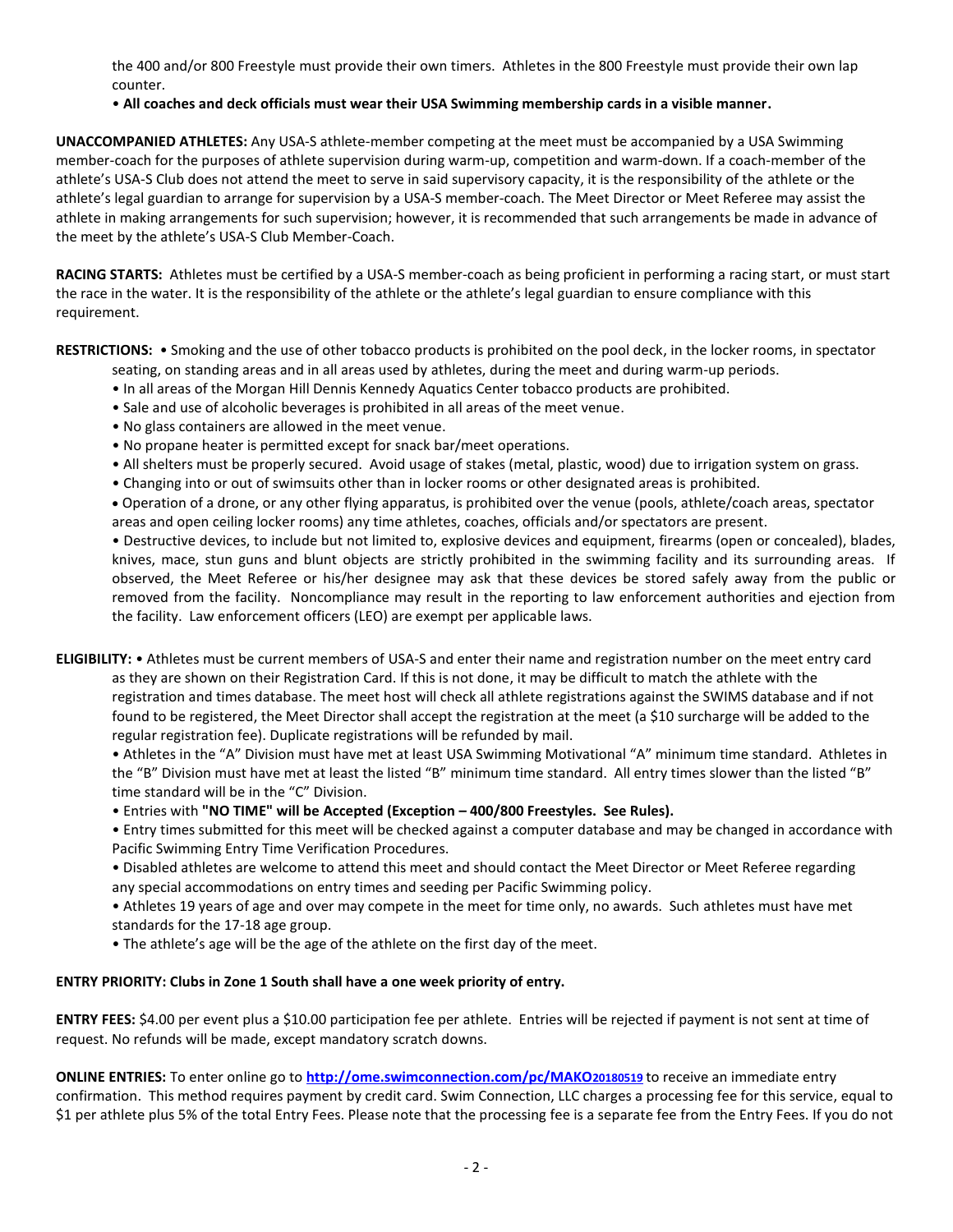wish to pay the processing fee, enter the meet using a mail entry. **Entering online is a convenience, is completely voluntary, and is not required or expected of an athlete by Pacific Swimming.** Online entries will be accepted through Wednesday, **May 9th, 2018.**

**MAILED OR HAND DELIVERED ENTRIES**: Entries must be on the attached consolidated entry form. Forms must be filled out completely and printed clearly with athlete's best time. Entries must be postmarked by midnight, Monday, **May 7 th, 2018.** No late entries will be accepted. Requests for confirmation of receipt of entries should include a self-addressed envelope.

**Make check payable to**: **Santa Clara Swim Club Mail entries to**: **Michael Greymont – Meet Director 409 Tennant Ave STE 423 Morgan Hill, CA 95037** 

**CHECK-IN:** The meet will be deck seeded. Athletes must check-in at the Clerk-of-Course. No event shall be closed more than 30 minutes before the scheduled start of the session. Close of check-in for all individual events shall be no more than 60 minutes before the estimated time of the start of the first heat of the event. Athletes who do not check in will not be seeded and will not be allowed to compete in that event.

**SCRATCHES:** Any athletes not reporting for or competing in an individual timed final event that they have checked in for shall not be penalized.

AWARDS: Ribbons will be awarded to 1<sup>st</sup> through 8<sup>th</sup> place finishers in the A+, B and C divisions for each event and age group. 13 & OV events will be awarded as 13-14 and 15-16, 17-18 Age Groups. Athletes aged 19 and over will not be awarded. "A" medals will be awarded to athletes achieving new "A" times swum during this meet only. Open events will not be awarded.

**ADMISSION:** Free. A program will be provided to coaches and officials. An Online program will be made available for your convenience.

**SNACK BAR & HOSPITALITY:** A snack bar will be available throughout the competition. Coaches and working deck officials will be provided lunch. Hospitality will serve refreshments to timers and volunteers.

**MISCELLANEOUS:** No overnight parking is allowed. Facilities will not be provided after meet hours.

| Saturdav      |                |               |                |                |              | <b>Sundav</b> |                |               |               |               |               |  |
|---------------|----------------|---------------|----------------|----------------|--------------|---------------|----------------|---------------|---------------|---------------|---------------|--|
| <b>OPEN</b>   | 13-UP          | 11-UP         | 11-12          | $9 - 10$       | $10-U$       | <b>OPEN</b>   | <b>13-UP</b>   | <b>11-UP</b>  | $11 - 12$     | $9 - 10$      | $10 - U$      |  |
| <b>800 FR</b> | 400 IM         | <b>200 BR</b> | <b>50 BR</b>   | 100 BK         | <b>50 BR</b> | 400 FR        | 200 IM         | <b>200 BK</b> | <b>50 FLY</b> | <b>100 BR</b> | <b>50 FLY</b> |  |
|               | <b>200 FR</b>  |               | 100 BK         | <b>100 FLY</b> | <b>50 FR</b> |               | <b>100 FR</b>  |               | <b>100 FR</b> |               | <b>100 FR</b> |  |
|               | <b>100 BK</b>  |               | <b>50 FR</b>   |                |              |               | <b>100 BR</b>  |               | <b>100 BR</b> |               | <b>50 BK</b>  |  |
|               | <b>100 FLY</b> |               | <b>100 FLY</b> |                |              |               | <b>200 FLY</b> |               | <b>50 BK</b>  |               |               |  |
|               | <b>50 FR</b>   |               |                |                |              |               |                |               |               |               |               |  |

# **EVENT SUMMARY**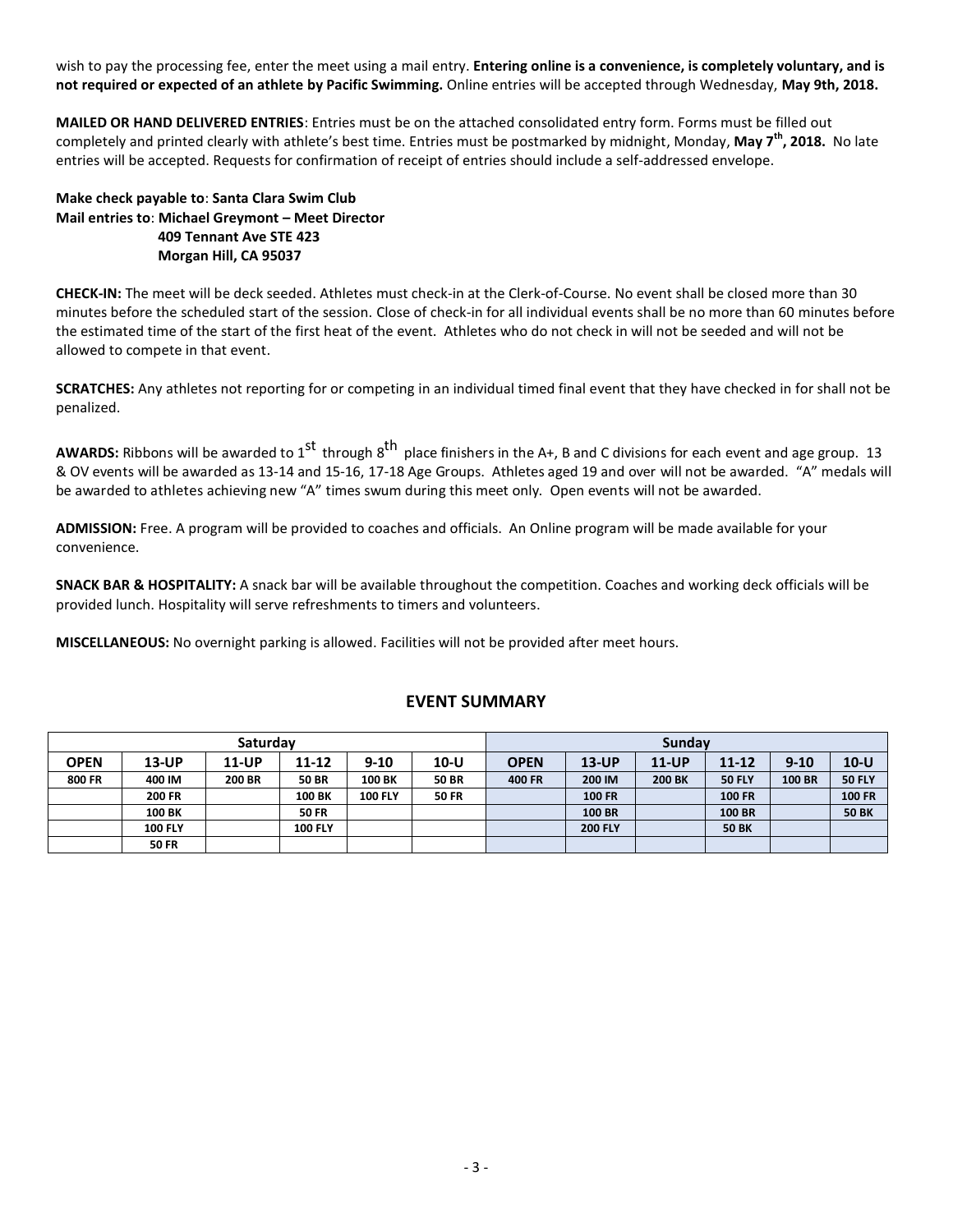#### **EVENTS**

| Saturday, May 19, 2018 |             |              |                             |                |  |  |  |  |  |  |
|------------------------|-------------|--------------|-----------------------------|----------------|--|--|--|--|--|--|
|                        | $\mathbf 1$ | 13 - Over    | 400 IM                      | $\overline{2}$ |  |  |  |  |  |  |
|                        | 3           | $11 -$ Over  | 200 Breast                  | 4              |  |  |  |  |  |  |
|                        | 5           | $13 -$ Over  | 200 Free                    | 6              |  |  |  |  |  |  |
|                        | 7           | 10 & Under   | 50 Breast                   | 8              |  |  |  |  |  |  |
|                        | 9           | $11 - 12$    | 50 Breast                   | 10             |  |  |  |  |  |  |
|                        | 11          | $9 - 10$     | 100 Back                    | 12             |  |  |  |  |  |  |
|                        | 13          | $11 - 12$    | 100 Back                    | 14             |  |  |  |  |  |  |
|                        | 15          | $13 - Over$  | 100 Back                    | 16             |  |  |  |  |  |  |
|                        | 17          | 10-Under     | 50 Free                     | 18             |  |  |  |  |  |  |
|                        | 19          | $11 - 12$    | 50 Free                     | 20             |  |  |  |  |  |  |
|                        | 21          | $13 - Over$  | 50 Free                     | 22             |  |  |  |  |  |  |
|                        | 23          | $9 - 10$     | <b>100 Fly</b>              | 24             |  |  |  |  |  |  |
|                        | 25          | $11 - 12$    | <b>100 Fly</b>              | 26             |  |  |  |  |  |  |
|                        | 27          | $13 -$ Over  | <b>100 Fly</b>              | 28             |  |  |  |  |  |  |
|                        | $29*$       | <b>OPEN</b>  | 800 Free                    | $30*$          |  |  |  |  |  |  |
|                        |             |              | <b>Sunday, May 20, 2018</b> |                |  |  |  |  |  |  |
|                        | 31          | 11 - Over    | 200 Back                    | 32             |  |  |  |  |  |  |
|                        | 33          | $10 -$ Under | 50 Fly                      | 34             |  |  |  |  |  |  |
|                        | 35          | $11 - 12$    | <b>50 Fly</b>               | 36             |  |  |  |  |  |  |
|                        | 37          | $13 - Over$  | 200 IM                      | 38             |  |  |  |  |  |  |
|                        | 39          | 10 Under     | 100 Free                    | 40             |  |  |  |  |  |  |
|                        | 41          | $11 - 12$    | 100 Free                    | 42             |  |  |  |  |  |  |
|                        | 43          | $13 - Over$  | 100 Free                    | 44             |  |  |  |  |  |  |
|                        | 45          | $9 - 10$     | 100 Breast                  | 46             |  |  |  |  |  |  |
|                        | 47          | $11 - 12$    | 100 Breast                  | 48             |  |  |  |  |  |  |
|                        | 49          | $13 - Over$  | 100 Breast                  | 50             |  |  |  |  |  |  |
|                        | 51          | $10 -$ Under | 50 Back                     | 52             |  |  |  |  |  |  |
|                        | 53          | $11 - 12$    | 50 Back                     | 54             |  |  |  |  |  |  |
|                        | 55          | $13 - Over$  | <b>200 Fly</b>              | 56             |  |  |  |  |  |  |
|                        | $57*$       | <b>OPEN</b>  | 400 Free                    | 58*            |  |  |  |  |  |  |

**\*Open events must have their own timers and/or counters, (For events 29, 30, 57, 58)**

**The 400, 800 Freestyle events will be swum fastest to slowest, alternating girls, boys.**

**Athletes entering any of the Open Events must have a 11-12 LC "B-Min" from the USA Swimming Motivational Standards**

Use the following URL to find the time standards

**<http://www.pacswim.org/userfiles/cms/documents/801/2017-2020-motivationaltimes-top16.pdf>**